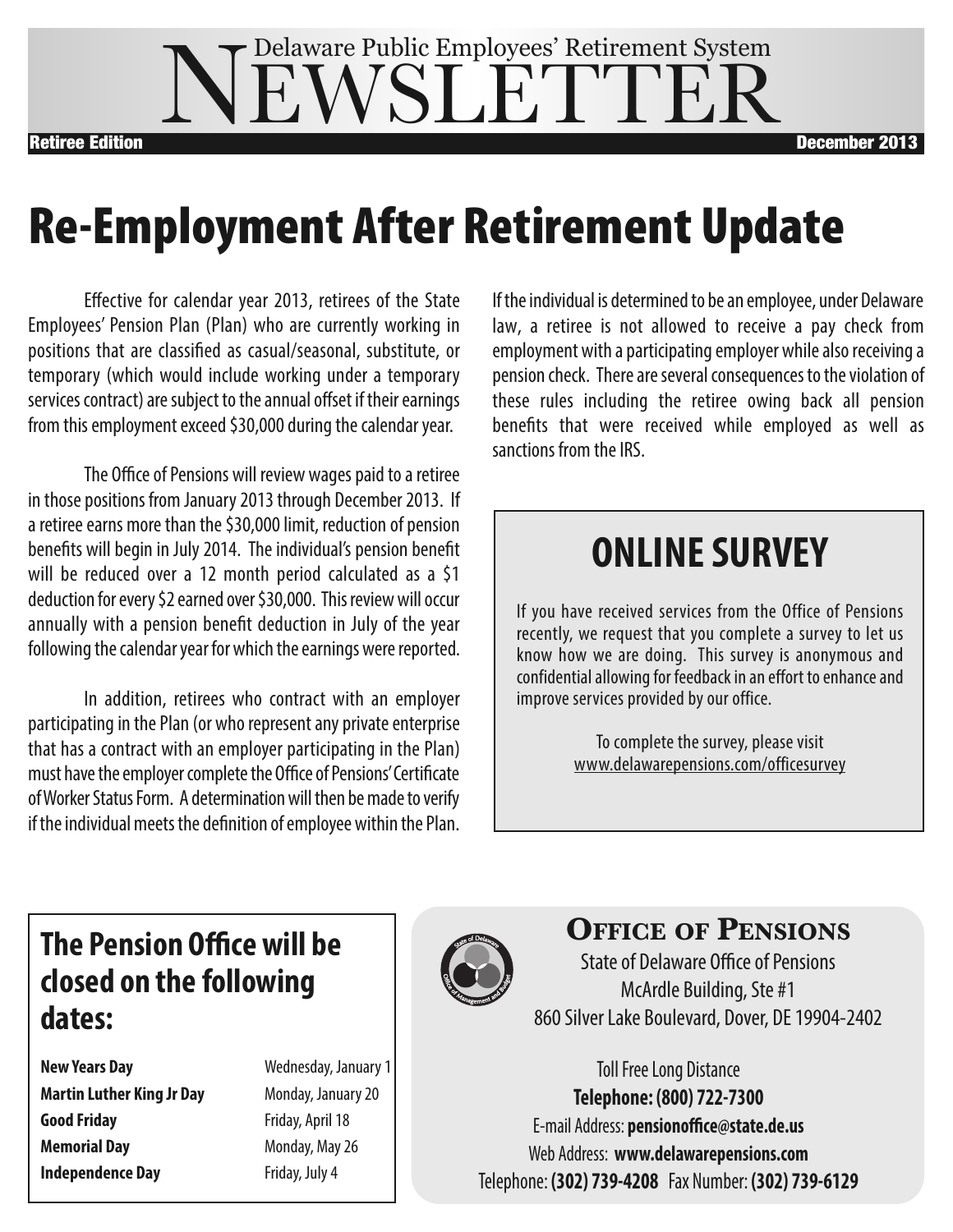# **Annual Financial Reporting**

In Fiscal Year 2013, market investment returns were aided by generous equity markets, but weighed down by weaker fixed income markets. During the year, reduced exposure to international markets helped the System as corporate earnings remained strong for domestic companies, while European and developing country companies encountered weaker profits. The Delaware Public Employees' Retirement System (System or DPERS) investment portfolio returned 11.1% gross of fees in Fiscal Year 2013. The total System's annualized returns for the last 5, 10, and 15 years are 6.4%, 8.4% and 6.9%, respectively. System investments are managed to control the downside risk to which assets are exposed, while maximizing long-term gain potential. This strategy positions the System to limit the impact of adverse market conditions. With the fact that market conditions are constantly changing, the Board, Investment Committee, and consultants are constantly monitoring DPERS' investment portfolio. It is important to remember that DPERS is a long-term investor with a time horizon that lasts over decades and that the investment portfolio is well diversified in many different asset classes.

As a member of a DPERS pension plan, you participate in a Defined Benefit Plan, and your retirement benefits are paid out to you regardless of market events. When you retired, DPERS calculated your monthly pension benefit based on various factors such as years of service and salary, not investment results. DPERS takes responsibility for the management and investment of the trust fund and understands that markets will fluctuate. DPERS' investment policy seeks to minimize risk and provide returns over the long term.



Membership in the County & Municipal plans continues to grow. The Cranston Heights Fire Company joined the County & Municipal Other Employees' Plan.

The DPERS Comprehensive Annual Financial Report for the fiscal year ended June 30, 2012 was awarded the Government Finance Officers Association of the United States and Canada (GFOA) Certificate of Achievement for Excellence in Financial Reporting. In order to be awarded a Certificate of Achievement, a government unit must publish an easily readable and efficiently organized comprehensive annual financial report. This report must satisfy both generally accepted accounting principles and applicable legal requirements. A Certificate of Achievement is valid for a period of one year only. This is the seventeenth consecutive year that DPERS has received a Certificate of Achievement. We believe that our current comprehensive annual financial report continues to meet the Certificate of Achievement Program's requirements, and we are submitting it to the GFOA to determine its eligibility for another certificate.

In addition, the Public Pension coordinating Council (PPCC) granted the System the Public Pension Standards Award for 2012. The major PPCC goal is to promote excellence in plan design and administration among state and local public retirement systems. The Public Pension Standards considered include: comprehensive benefit programs, funding adequacy, receipt of GFOA award in current year, independent actuarial valuation, independent audit review resulting in an unqualified opinion from the auditor, independent investment performance evaluation, adoption of written fiduciary standards by Board and Investment Committee, and communications with membership.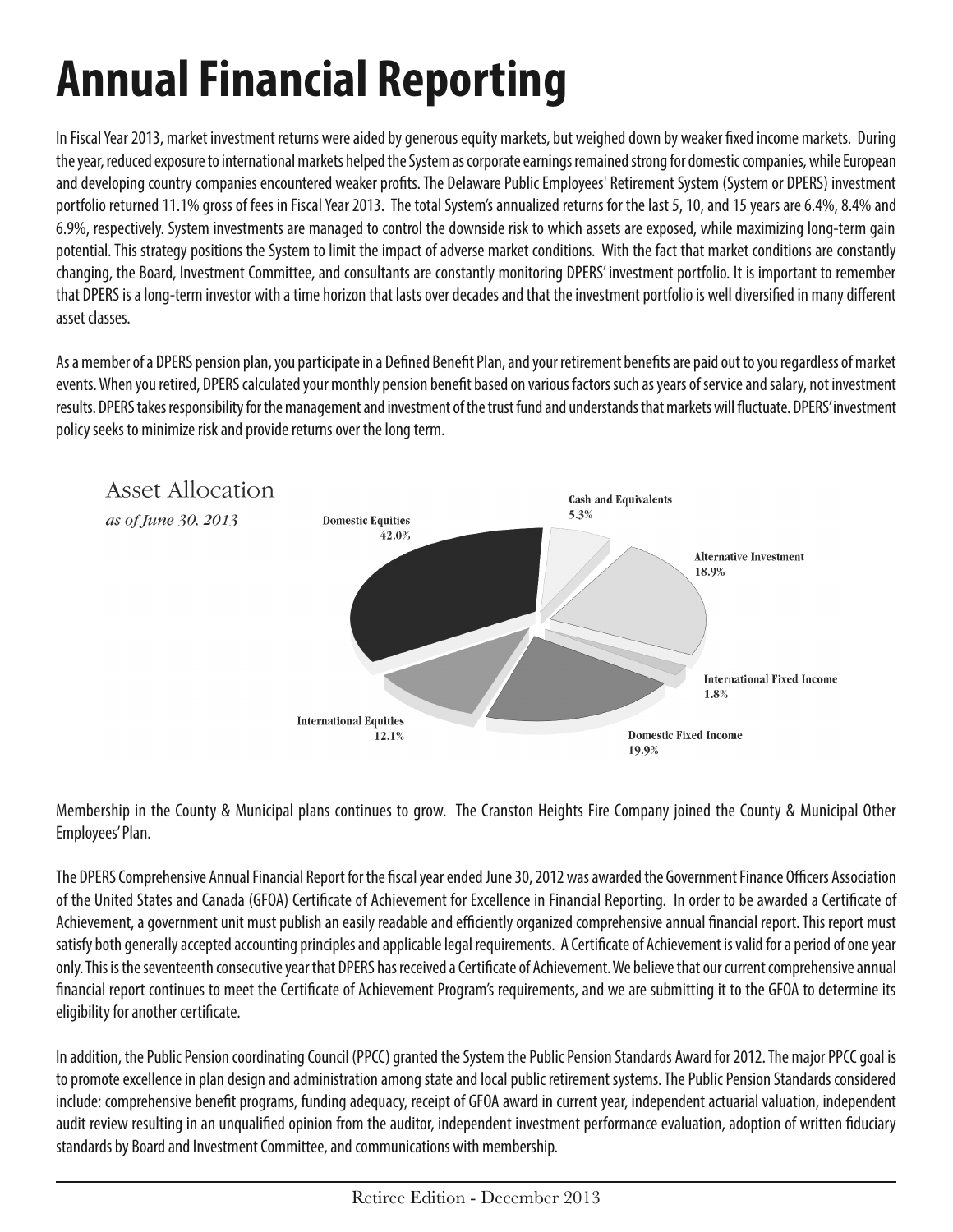## **An Overview of Investment Performance**

During Fiscal Year 2013, overall world markets reacted positively to easing fears in Europe with the European Central Bank resolve to stand behind the common currency and continued easing by the U.S. Federal Reserve. However returns were subdued by weakness in emerging markets and fixed income markets reacting negatively to the Federal Reserve's comments regarding potential reductions in the bond-buying program voiced at the end of the Fiscal Year. As a result, the Delaware Public Employees' Retirement System (System) experienced positive results compared to the prior fiscal year with an ending portfolio balance of \$8.1 billion for the Fiscal Year ended June 30, 2013 versus \$7.5 billion for the prior fiscal year. During the Fiscal Year the System gained 11.1% lagging the S&P 500 gain of 20.6%, however exceeding the Delaware Benchmark gain of 10.6% for the same period. For the ten years ending June 30, 2013, the System returned 8.4% verses the S&P 500 gain of 7.3%, respectively. According to a recent survey, when comparing the System investment performance to other pension funds, the System remains a top decile performer for 5 and 10 year periods ending June 30, 2013.

| Pension Plan/Fund                                     | <b>Ending Market</b><br>Value as of<br>June 30, 2013<br>(in thousands) | Funding<br>Status as of<br>June 30, 2013 |
|-------------------------------------------------------|------------------------------------------------------------------------|------------------------------------------|
| State Employees'                                      | Ś.<br>7,395,577                                                        | 91.1%                                    |
| <b>Special Fund</b>                                   | 299                                                                    | 146.9%                                   |
| <b>New State Police</b>                               | 315,968                                                                | 90.6%                                    |
| Judicial                                              | 62,822                                                                 | 95.4%                                    |
| County & Municipal Police & Firefighters'             | 204,739                                                                | 98.1%                                    |
| County & Municipal Other Employees'                   | 27,728                                                                 | 93.8%                                    |
| Volunteer Firemen's Fund                              | 15,385                                                                 | 50.8%                                    |
| Diamond State Port Corporation                        | 20,818                                                                 | 83.4%                                    |
| Closed State Police                                   | 2,288                                                                  | 0.9%                                     |
| the Closed State Police Plan is a pay-as-you-go plan. |                                                                        |                                          |

From the outset of the new fiscal year, the economic and financial market landscape once again presents an uncertain outlook. The challenges include continued sub-par economic performance and a maturing business cycle, while earnings growth in emerging markets may slow either due to changes in economic policy or continued commodity price weakness. Positives include strong corporate margins and earnings expectations along with solid balance sheets. In the government sector, large deficits, likely budget battles, and debt ceiling negotiations present risks. Longer term interest rates may present challenges to the economic recovery as mortgages and other financing increase in cost. A recent Federal Open Market Committee economic forecast expects GDP growth of 3.0% to 3.5% in 2014; however unemployment is forecasted to remain around 6.5% to 6.8% through the end of 2014.

In the third quarter of 2013, the System outperformed its benchmark with a return of 4.4% with the Delaware Benchmark returning 3.3%. Performance was driven by the System's tactical equity positions.

While the System continues to outperform similar pension systems, the Investment Committee and Office of Pensions management continue to monitor financial markets and seek investment opportunities that fit into the risk and return guidelines of the Delaware Public Employees' Retirement System.

## **2013 Tax Documents and Retiree Annual Statements**

### *Form's 1099-R, 1099-MISC & W-2*

Your 2013 tax documents are scheduled to be mailed no later than January 31, 2014. Retirees who received a benefit payment from the State of Delaware Office of Pensions in 2013 will receive either a 1099-R, 1099 MISC or W-2 Form stating information about that payment. You will need this information to complete your 2013 tax returns. Some retirees may receive more than one of the above listed forms if they received more than one type of payment; for instance, if they received a payment as a beneficiary of another member's benefit and monthly benefit payments from their own retirement. If you wish to make any changes to your tax deductions, go to our website at www.delawarepensions.com and fill out a Tax Withholding Election Form (TWE) and submit it to the Pension Office.

#### *Retiree Annual Statements*

Your Retiree Annual Statement is scheduled to be mailed in mid to late winter. Retirees who received monthly benefit payments as of December 31, 2013 will receive a personalized statement. The statement will list the Survivor Entitlement selected at retirement, Benefit Options and Plan Options.

#### *Carefully Review your Mailings*

When you receive your documents, please review them carefully. If you have any questions regarding your Tax Documents or your Retiree Annual Statement, please contact our office.

### *Upcoming Pension Benefit Check Dates:*

Friday, January 31, 2014 Friday, February 28, 2014 Monday, March 31, 2014 Wednesday, April 30, 2014 Friday, May 30, 2014 Monday, June 30, 2014